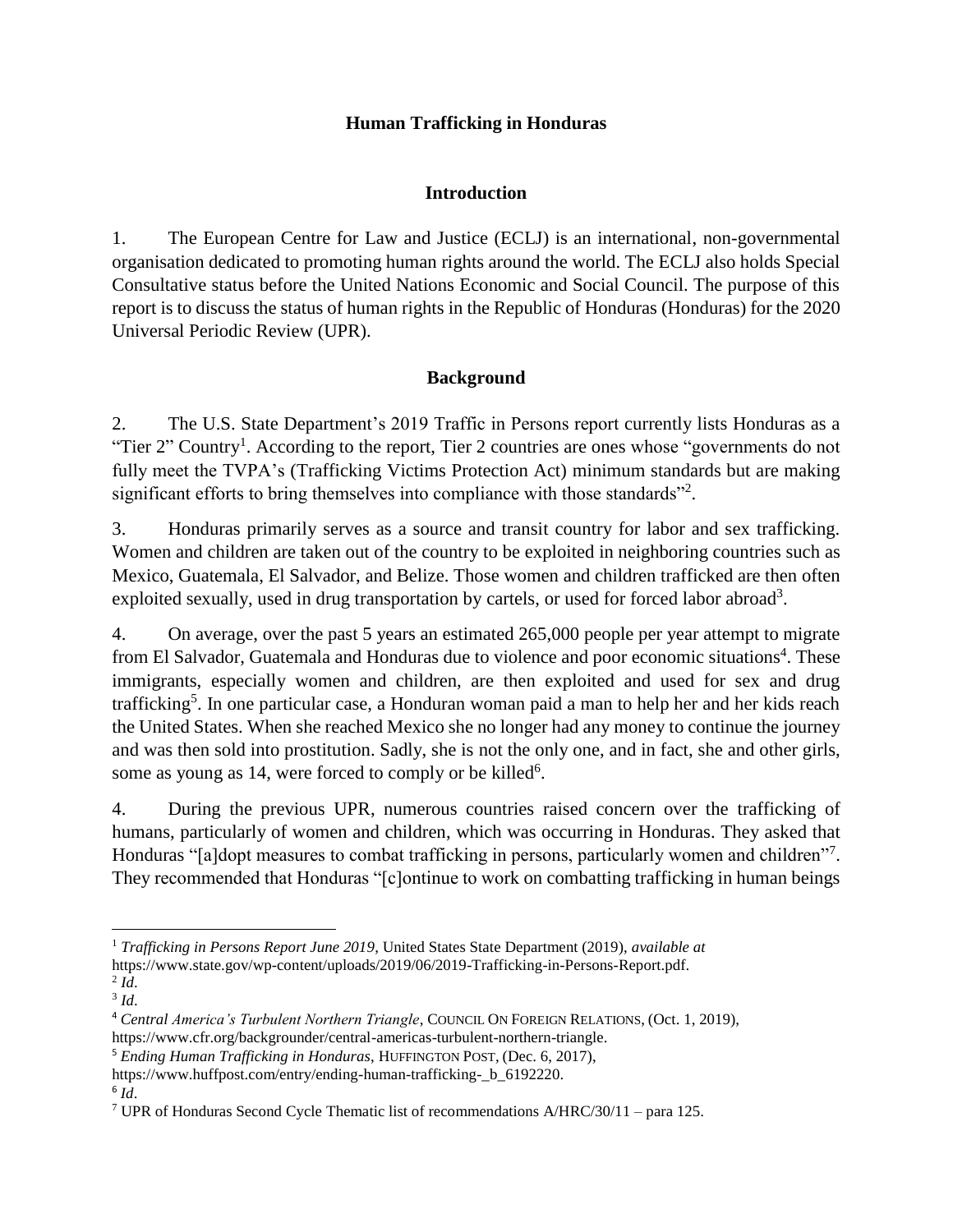and illegal drug trafficking"<sup>8</sup>. A recommendation was also made that Honduras "[r]e-establish its police unit specialized to combat human trafficking and sexual exploitation"<sup>9</sup>. Honduras has indicated support for all of these recommendations, and has even begun to take measures to improve in these areas.

5. From 2016 to 2018, Honduras increased the number of investigations into suspected human trafficking. In 2016, it reported investigating at least 41 cases, in 2017 this number increased to 121, and furthermore increased to  $145$  cases in  $2018^{10}$ . While we are encouraged by the increase in cases investigated, hundreds of cases still go unnoticed.

### **Efforts to Combat Human Trafficking.**

6. The Inter-Institutional Commission to Combat Commercial Sexual Exploitation and Trafficking in Persons (CICESCT), is a Honduran government agency that is tasked with providing care for exploited victims as well as combating human trafficking<sup>11</sup>. Since its creation in 2012, the government has been increasing resources and funding for this organisation, which has allowed it to be more equipped to deal with the victims and combat human trafficking<sup>12</sup>. As a result of these increased resources and funding, investigations into human trafficking and prosecution of traffickers has increased over the past three years $13$ .

7. The CICESCT works with social workers, lawyers, psychologists, and civil society organisations to provide food, shelter, psychological services, legal services, and health screenings. In 2018, more than 300 victims of trafficking received comprehensive aid, protection, and services designed to help them recover and provide for social integration<sup>14</sup>. Additionally, 28 people were sentenced for human trafficking with prison time ranging from 5 to 15 years<sup>15</sup>.

## **Conclusion**

8. Over the past few years Honduras has taken great strides to combat human trafficking. Providing increased resources and funding has allowed for government officials to better

https://www.globalcommunities.org/node/38373.

 $\overline{a}$ 8 *Id.*

*<sup>9</sup> Id*., at para. 124.

<sup>10</sup>*Trafficking in Persons Report June 2019*, *supra* note 1*.*

<sup>11</sup> *With Technical and Financial Assistance, IOM CICESCT Carries Out Actions Aimed at Reducing Irregular Migratory Flows*, SECRETARIAT OF HUMAN RIGHTS, (2 Aug. 2019) https://www.sedh.gob.hn/noticias3/432-conasistencia-tecnica-y-financiera-de-la-oim-cicesct-realiza-acciones-encaminadas-a-reducir-los-flujos-migratoriosirregulares.

<sup>&</sup>lt;sup>12</sup> Combatting Human Trafficking in Honduras, GLOBAL COMMUNITIES (8 Dec. 2019),

<sup>13</sup> *Trafficking in Persons Report June 2019*, *supra* note 1*.*

<sup>&</sup>lt;sup>14</sup> Honduras Reiterates Commitment in the Fight to Prevent and Combat Human Trafficking, SECRETARIAT OF HUMAN RIGHTS , (30 July 2019) https://www.sedh.gob.hn/noticias3/406-honduras-reitera-compromiso-en-la-luchapara-prevenir-y-el-combatir-la-trata-de-personas. <sup>15</sup> *Id.*